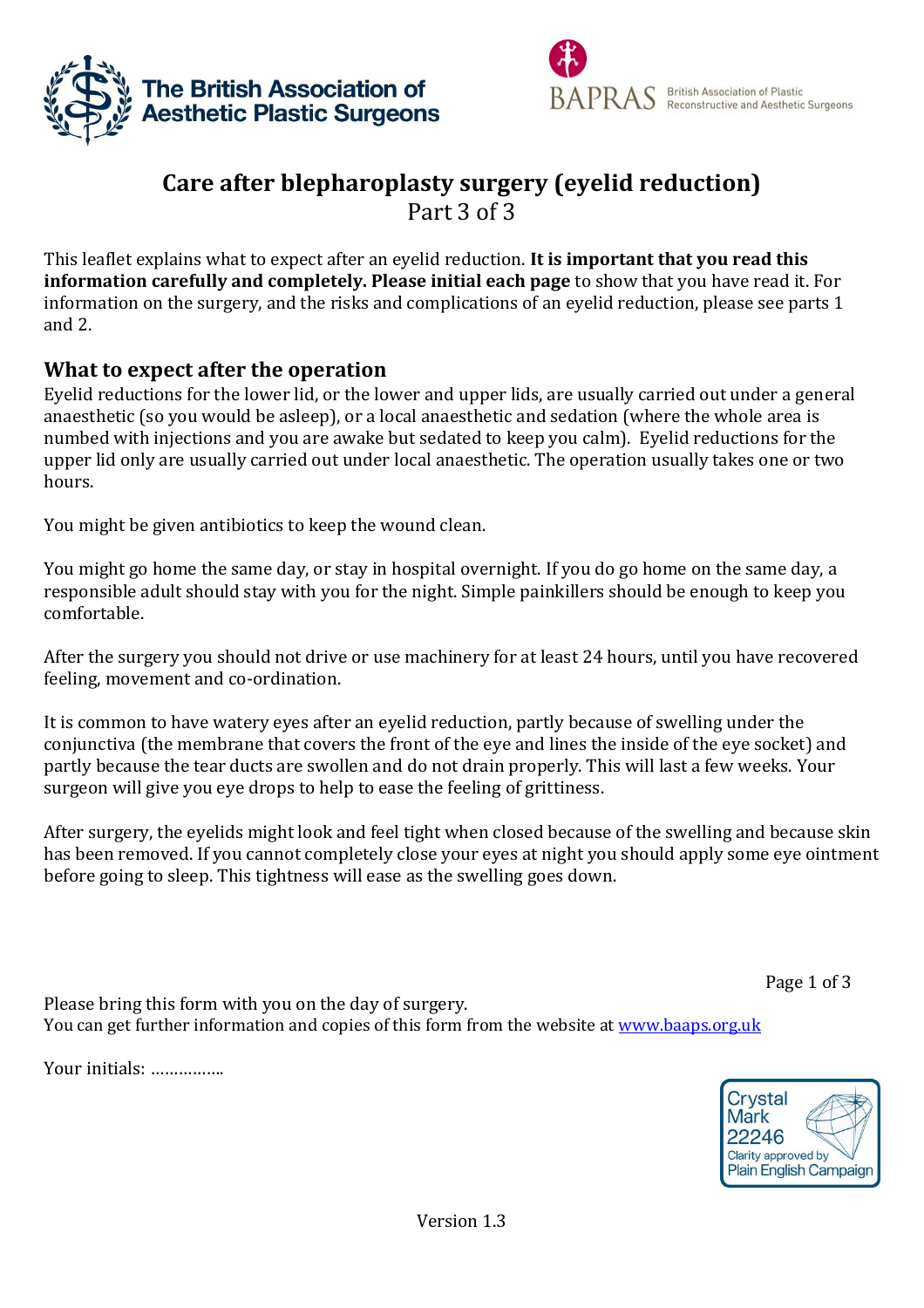



he surgeon may apply some suture strips to support the eyelids. If these become crusted they can be replaced. Cleaning the eyes with water is useful, and the surgeon may advise you to use eye drops or ointment.

Sleeping propped up will help reduce swelling and will help you stay on your back. Using cold compresses on your eyelids for one or two days can also help to reduce bruising and swelling. Do not put ice directly onto your skin.

# **Stitches**

The stitches are usually removed after three to five days, and you will be able to use make-up soon after. You may be advised to use the suture strips to support the lower eyelids for a week or so.

# **Recovery**

You will be out of bed on the same day as your surgery. You may have a little bleeding from your eyelids for the first day or two after your operation. Dab this away gently with gauze squares or a clean handkerchief. Activities that increase the blood flow in your face (for example, bending over, straining, lifting or taking a hot bath) may increase the chance of bleeding, so avoid these for the first week.

Sleep with extra pillows to keep your head raised and be gentle with your eyelids for at least another month. You can gently clean your eyes with wet gauze.

You will be able to do light activities after one or two weeks. Most patients take at least two weeks off work after the operation, depending on their job.

Do not lift heavy things for several weeks, and avoid sex for at least two weeks. With all activities, start gently.

Do not drive until you feel safe and are comfortable wearing a seatbelt. Check your insurance documents if you are not sure.

#### **Seeing the results**

At first your eye skin may seem too tight and swollen, and you will have some bruising, which can be disguised with make-up and dark glasses. It can take a few weeks for the swelling to settle, and many months for the final result to appear.

Page 2 of 3

Please bring this form with you on the day of surgery. You can get further information and copies of this form from the website at [www.baaps.org.uk](http://www.baaps.org.uk/)

Your initials: …………….